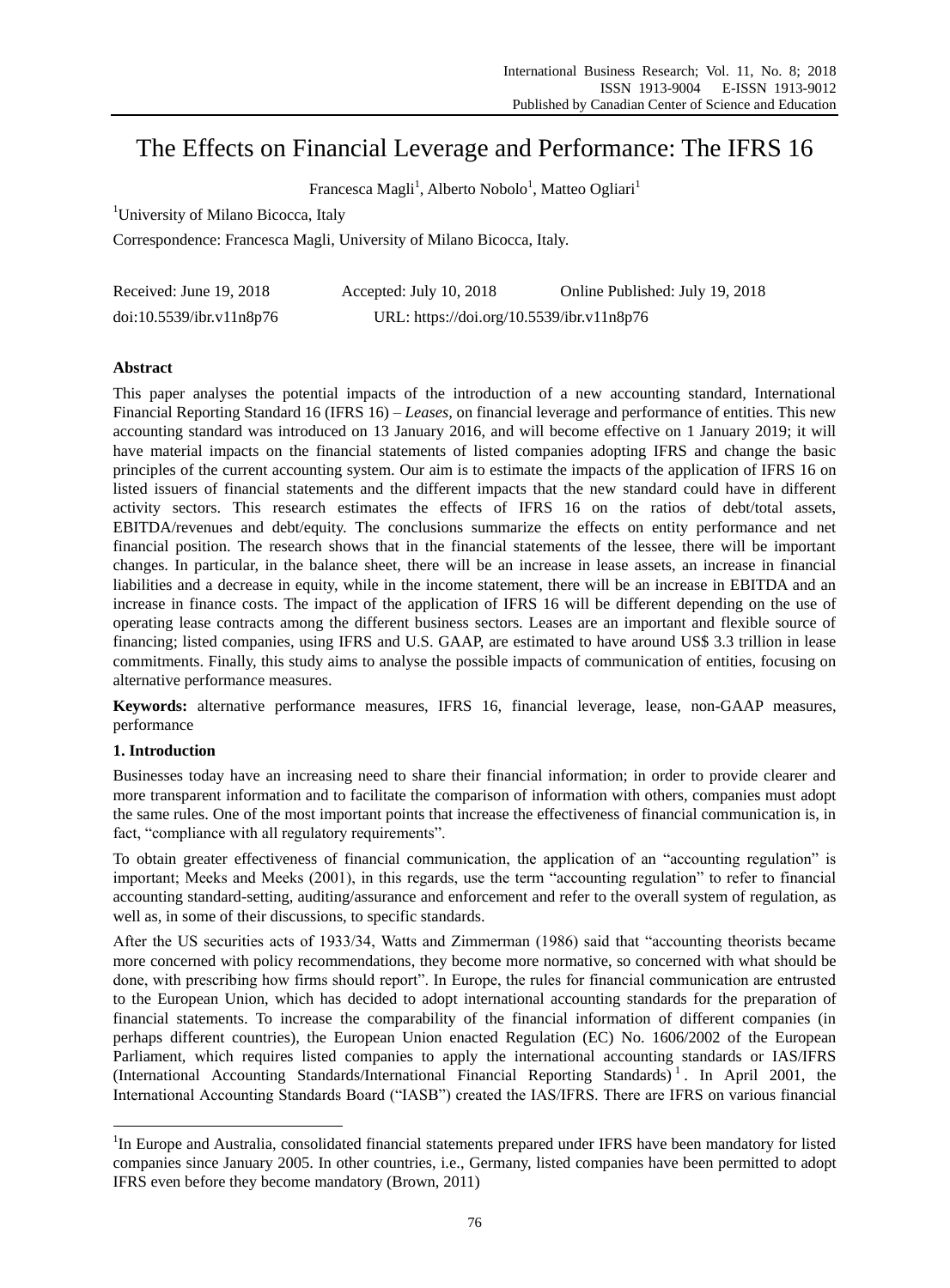statement items, including rewriting previous IAS and the implementation of new ones.

On 13 January 2016, the IASB issued a new accounting standard IFRS 16 - *Leases*, which will become effective 1 January 2019. The introduction of this new accounting standard will have material impacts on the financial statements of listed companies and on those adopting IFRS, changing basic principles of the current accounting system. A lease is a contract, where one party (lessor) allows another (lessee) the right to use an asset for a given period through the payment of a consideration. Even if not explicitly referred to as a lease contract, contracts related to rent, hire and tenancy also meet the definition of "lease contracts".

IFRS 16 provides a new definition of a lease and introduces a control-based criterion for assets ("right of use") to distinguish a lease from a service contract. However, the current standard (IAS 17 *Leases*) distinguishes lease contracts as operating and finance leases. Currently, lessees usually account for operating leases on an accrual basis (the cost shown in the financial statement is usually equal to the fee paid for the year), similar to the accounting for rents/hires (and services in general), without the recognition of a liability for future payments (lessees should disclose future payment commitments in the notes to the financial statements). However, the accounting for finance leases involves the recognition of an asset in the statement of financial position and the recognition of a liability for future lease payments.

The current accounting standard governing lease agreements, therefore, does not require the recognition of liabilities arising from operating leases in the financial statements. Conversely, IFRS 16 will require the recognition of lease liabilities for payments to be paid to the lessor in the net financial position, which will have a significant impact on capital and financial strength indicators such as key performance indicators ("KPIs") and covenants. The standard setters (i.e., IASB, the most important board for the accounting standards around world and FASB- Financial Accounting Standards Board, the most important board for the accounting standards in the United States, which have been working together on this project for over 10 years) have developed a new accounting model applicable to lessees/tenants, with the goal of recognizing assets and liabilities for rights and obligations arising from lease contracts (with some limited exceptions) regardless of their nature. Undoubtedly, the goal of the new accounting model is to overcome the alleged lack of transparency of the current accounting model, to avoid or reduce structured contracts (structured with the sole purpose of achieving a certain accounting effect) and, ultimately, to improve the comparability of financial statements. For example, consider the case of two airlines, where one owns the aircrafts as property, while the other leases the aircraft under an operating lease. Currently, the assets and liabilities of these two airlines are not comparable, while they will be comparable following the adoption of the new accounting standard, IFRS 16.

At this point, we must provide some perspective about the magnitude of the issue that is the subject of our discussion. In this regard, in 2005, the *U.S. Securities and Exchange Commission* ("SEC") estimated operating lease commitments not recognized in US financial statements to be approximately US\$ 1.25 trillion, highlighting how companies facing financial troubles have significantly used lease contracts as a source of funding. Similarly, in 2015, the IASB conducted a survey on the potential impact of the new accounting standard on the financial statements of 30,000 listed companies, where approximately 14,000 reported information related to unrecognized operating lease commitments totalling \$ 2.86 trillion. The materiality of their impacts is therefore evident.

The *European Financial Reporting Advisory Group* ("EFRAG") has the task of promoting European interests, especially in the standard-setting activity carried out by the IASB. The European Commission asked the EFRAG to provide its opinion about the EU endorsement of the new IFRS 16. To express its opinion, the EFRAG commissioned an independent company to perform a study, "*Ex ante impact assessment of IFRS 16*", which estimated that the introduction of IFRS 16 will increase the liabilities of European listed companies (the banking sector was excluded from this analysis) by approximately 576 billion Euro based on lease information provided in the 2015 financial statements for such companies. Although all entities will be affected by the new standard, those in the airline, retail and travel & leisure sectors will be the most affected. On 27 March 2017, EFRAG issued a favourable opinion on the endorsement of IFRS 16. In particular, the EFRAG concluded that "[…] *IFRS 16 meets the qualitative characteristics of relevance, reliability, comparability and understandability required to support economic decisions and the assessment of stewardship, leads to prudent accounting, and that is not contrary to the true and fair view principle* […]". The EFRAG has recommended the endorsement of IFRS 16 by the European Commission. At the date of this document, endorsement is expected during the fourth quarter of 2017.

Although, as previously mentioned, IFRS 16 will be mandatory from 1 January 2019, it is evident that it is undoubtedly in the interest of the entities to assess the potential impacts of the new standard and to define any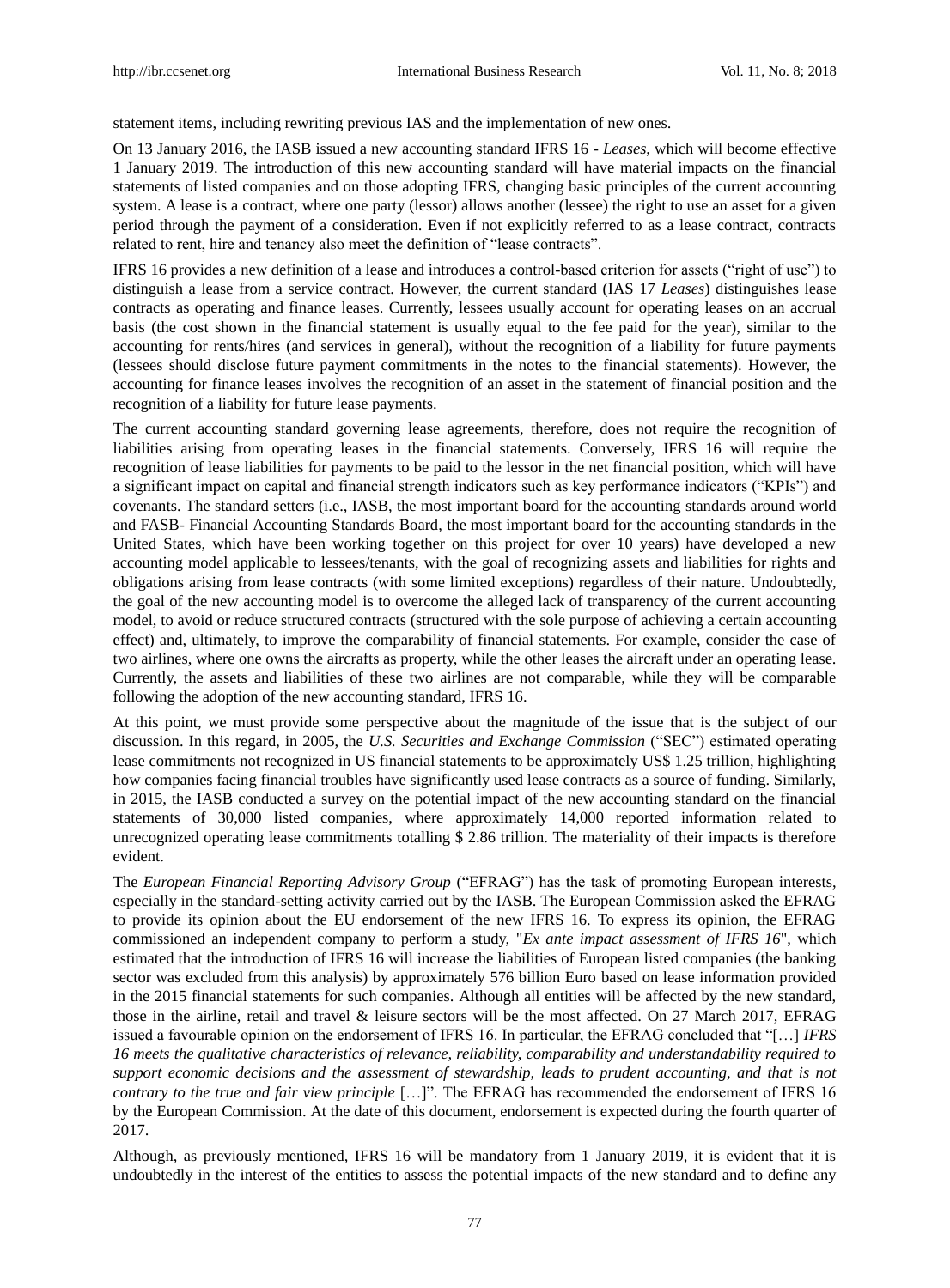operational changes that may be required (i.e., lease or buy) involving the appropriate business functions: purchasing, general services, information systems, treasury and legal and corporate affairs.

To provide insights on the potential impacts expected from the introduction of IFRS 16 on the financial statements of Italian issuers, we conducted an empirical study using the disclosures on operating lease commitments reported in the 2016 financial statements of the 384 entities listed on the Italian Stock Exchange. This study is purely indicative, and its scope is limited by the fact that not all the companies provided the disclosures required by IAS 17 on future payment commitments. Similarly, when such disclosures were provided in the financial statements, they may be underestimated (e.g., in a  $6 + 6$ -years lease, the current disclosure on commitments includes future lease payments for only the first contractual period, while IFRS 16 requires a more complete evaluation of the contractual term, which might result in a 6 or 12-year lease term). However, despite the aforementioned limits on the completeness of the underlying source of the study, it is worthy of interest for the size of the increased indebtedness that will presumably be shown in future financial statements.

Moreover, we conducted the same empirical study using the disclosures on commitments for operating leases reported in the financial statements as of 31 December 2015, by listed entities on the Italian Stock Exchange. In the 2016 financial statements, we noted both a higher number of issuers providing disclosures on operating lease commitments (from 102 in 2015 to 113 in 2016) and higher amounts disclosed as future undiscounted lease payments (from Euro 171.4 billion in 2015 to Euro 173.6 billion in 2016). Therefore, it is evident that the approaching date of IFRS 16's first application is generating greater awareness and, consequently, more attention to the completeness of the disclosures on issuers' operating leases.

The paper is organized as follows. After the introduction, the first part provides an analysis of theoretical framework, literature review, explanation of the new IFRS 16 and alternative performance measures ("APMs"). The second part covers the methodology, sample and source data, followed by the analysis of the impacts of the application of IFRS 16 on listed issuers financial statements. Finally, we perform some considerations on impacts in connections with the main entities communication tools (i.e., KPIs, APMs) and possible impacts on company transactions.

#### **2. Theoretical Framework and Literature Review**

Financial communication provided by a company discloses full, timely and relevant information about its financial situation and is an important factor in reducing the cost of capital. Furthermore, it is an important link between the company and its stakeholders, especially investors, and it plays an important role in informing investors, consumers and shareholders about its financial state (Wang, 2013).

#### *2.1 Theoretical Framework*

-

The reasons companies want to apply accounting standards depend primarily on the benefits that managers and shareholders can derive from doing so. Several scholars, including Watts and Zimmerman, have studied a theory (Positive Accounting Theory) that is useful in explaining the use of accounting standards (Watts and Zimmerman, 1978, 1979, 1986).

Owing to these two scholars, positive accounting has become an academic accounting theory that helps explain and predict actual practices in accounting. In the Positive Accounting Theory, Watts and Zimmerman claim that "management plays a central role in the determination of standards" and "one function of financial reporting is to constrain management to act in the shareholders' interest". (Watts & Zimmerman, 1978:113). These two considerations underline how the importance of adopting new and good accounting standards, especially for large companies (as suggested by Watts and Zimmerman), also helps solve classic problems due to the agency theory<sup>2</sup>, i.e., problems related to the difference in interests between shareholders and managers. As Brown states, "Accounting standards are important in a well-developed capital market because they help resolve a serious agency problem. Insiders (managers) are better informed than outsiders (shareholders) about their firm's investment opportunities, how hard they, the managers, will work and the perks they will consume and how well the firm is doing overall. Uniform accounting and auditing standards will be found because they are a relatively low-cost solution to a serious agency problem" (Brown, 2011:270).

Therefore, support for clear and transparent information within the financial statements allows the interests of

<sup>2</sup>The agency theory is a theory that explains the relationship between principals and agents in business. The problems that can exist in agency relationships are related to the different and varying interests of the principal and agent when the principal is unable to verify what the agent is actually doing. Agency theory is also concerned with different attitudes towards risk held by the principal and agent (Jensen and Meckling, 1976).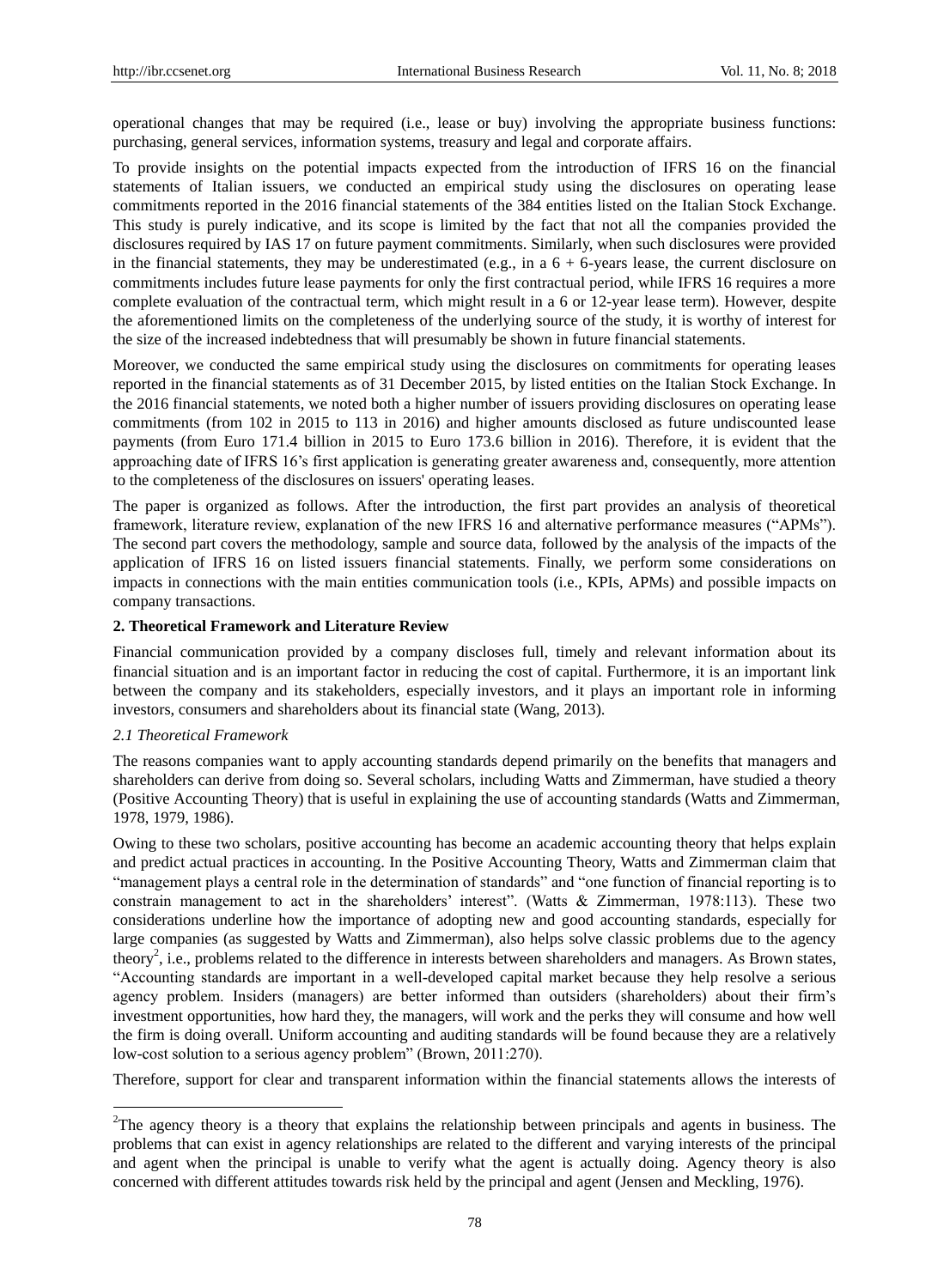managers to be brought closer to those of shareholders.

The creation of new accounting standards should, therefore, take into account all of these aspects and seek to focus not just on some fundamental features such as:

- higher quality of information (more accurate, comprehensive and timely financial statement information);
- minor difference in the knowledge of information between small investors and professionals (adverse selection);
- greater comparability, eliminating many international differences in accounting standards and standardizing reporting formats;

but primarily seek to increase the benefits for shareholders and obviously for managers (Ball, 2006, Brown, 2011).

Furthermore, higher-quality information, according to Ball, "should reduce both the risk to all investors from owning shares and the risk to less-informed investors due to adverse selection. In theory, it should lead to a reduction in firms' costs of equity capital" (Ball, 2006:11).

Taking into account all of these considerations, it is clear that those who create the accounting standards (i.e., IASB or FASB) are subjected to the pressure of the management and the shareholders of the main large companies that have the goal of maximizing their interests (Watts & Zimmerman, 1978:112). To meet these needs and increase financial communication, the standard setters decided to introduce a new standard, also in the context of leasing, i.e., the IFRS 16. The reasons for the new IFRS on leases are as follows:

- operating leases are not recognized in the balance sheets of lessees, which affects the comparability of the financial statements of companies operating in the same sector, especially between those that purchase the assets owned and those that use leasing;
- 85% of leasing contracts are not included in the company balance sheet;
- more than USD 2,000 million will be able to "emerge" in the balance sheets (survey conducted by IASB and FASB in 2012);
- financial statements of entities are not comparable;
- standard setters have noted that the entities with financing problems use operating leases extensively to finance their activities and the increase in debt is not reflected in their financial statements. In particular, standard setters conducted a specific study on the financial statements of entities that had fallen into bankruptcy and noted that in the years before the bankruptcy, they increased the use of operating leases significantly, which gave them the opportunity to hide real indebtedness (FASB and IASB analyses).

## *2.2 Literature Review*

-

Accounting for leases is one of the convergence projects for IASB<sup>3</sup> and FASB<sup>4</sup>. "*The objective of the lease project is to develop a standard that establishes the principles that lessees and lessors shall apply to report useful information to users of financial statements about the amount, timing and uncertainty of cash flows arising from a lease. To meet that objective, an entity shall recognize all assets and liabilities arising from a lease*" 5 (IASB, 2013).

FASB took up accounting for leases as one of its first priorities and devoted a number of staff to lease accounting issues (Monson, 2001:275). For years, users of financial statements, academics and regulators have criticized leasing accounting principles as unnecessarily complex and ineffective in the way they portrayed liabilities arising from leasing contracts in the balance sheet of lessee companies (Monson, 2001).

Many scholars have studied leases (Barone *et al*., 2014); while some of them have focused on the effect on stock market prices (Ro, 1978, Bowman, 1980), most of them have focused on the analysis of the impact of

<sup>&</sup>lt;sup>3</sup>IASB is the body responsible for issuing international accounting standards around the world.

<sup>4</sup>Established in 1973, the Financial Accounting Standards Board (FASB) is an independent, private sector, not-for-profit organization based in Norwalk, Connecticut that establishes financial accounting and reporting standards for public and private companies and not-for-profit organizations that follow Generally Accepted Accounting Principles (GAAP)

<sup>5</sup> IASB, (2013) Leases: http://www.ifrs.org/Current-Projects/IASB-Projects/Leases/Pages/Leases.aspx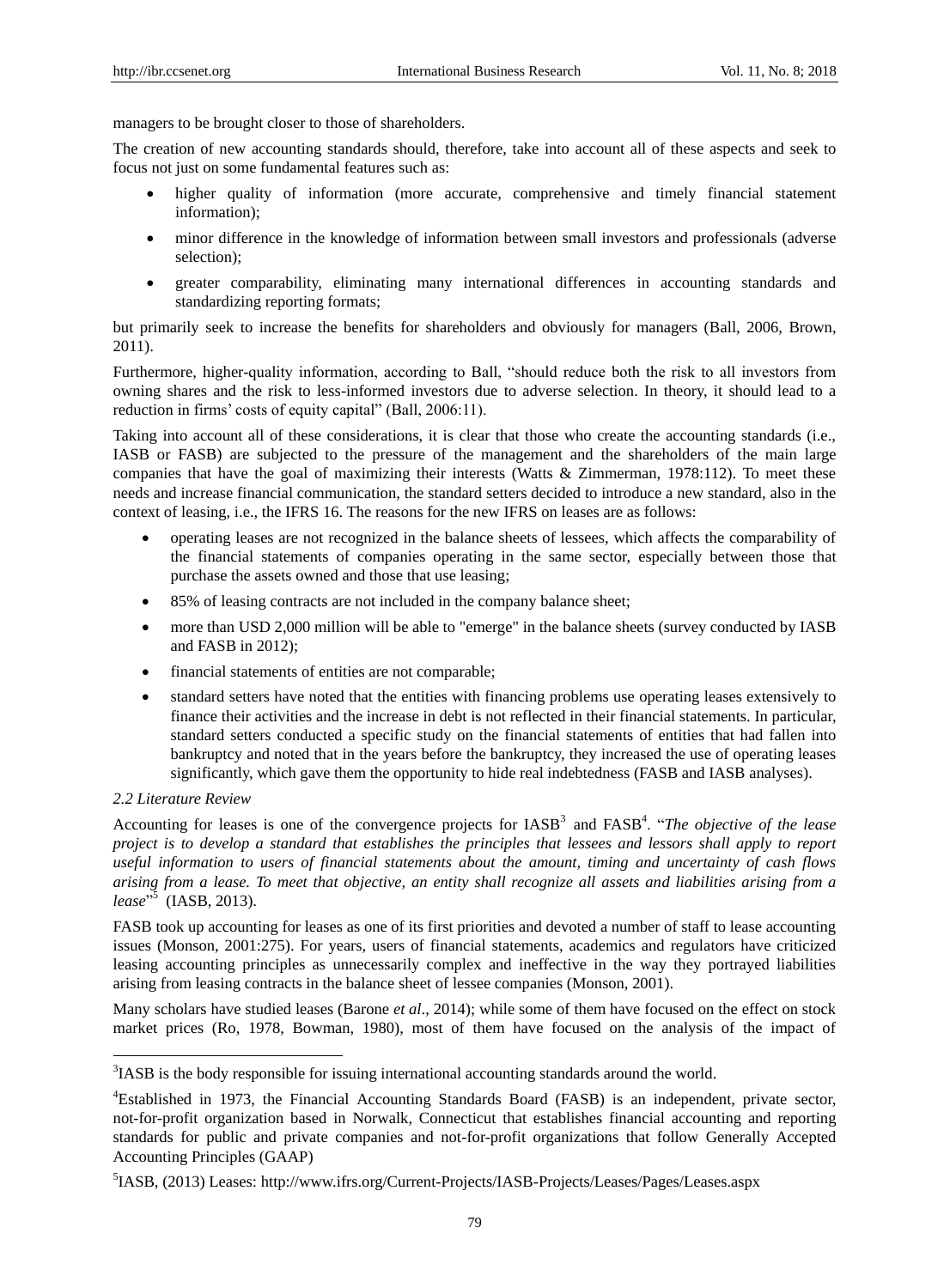capitalization of operating leasing on key financial ratios (Ashton, 1985, Imhoff, Lipe, & Wright 1991, Beattie V. *et al*., 1998, Goodacre, 2003, Durocher, 2008, Jesswein, 2009, Grossman & Grossman 2010, Singh, 2010, Fitò, Morgan & Orgaz, 2013, Nuriani, Hengb, & Jeliesta*,* 2015).

In the most recent study in 2008, Durocher developed and used a refined constructive capitalization method in which company-specific assumptions—interest rate, total, expired, remaining lives of leased assets and tax rate—were used to compute the impact of operating lease capitalization on key financial indicators for a sample of Canadian public companies. The results of this study indicated that capitalizing operating leases could increase the debt-to-asset ratio and decrease the current ratio significantly. These results were noted across all industry segments in the sample, whereas significant impacts on return on assets, return on equity and/or earnings per share were noted in only three industry segments: merchandising and lodging, oil and gas, and financial services (Durocher, 2008). Another study in 2008 in Germany (Fulbier, Pferdehirt, & Silva, 2008) analysed the impact of operating lease capitalization for a sample of 90 companies belonging to the three major indices (DAX 30, MDAX and SDAX) for the years 2003 and 2004. The results show a considerable impact on companies, especially those in the fashion and retail industry.

The same study was undertaken by Jesswein in 2009. In an analysis of 595 U.S. companies, Jesswein detected the impact of the capitalization of operating leasing on key financial ratios, particularly on the current ratio, quick ratio, Altman ratio, interest coverage, EBITDA coverage, debt ratio and return on invested capital (those used to assess the credit standing of companies). The results indicate that nearly one-quarter of the companies that were considered relatively free of credit risk would not be considered this way if their operating leases were taken into account (Jesswein, 2009:83).

Another study (Grossman & Grossman, 2010) took a sample of 91 nonfinancial companies from the top 200 of the Fortune 500 that had issued 2009 10-K reports to analyse the effect of including total operating lease payments on the current ratio and the ratio of total liabilities to total assets. The results show that in many companies of the sample, the current ratio and the ratio of total liabilities to total assets have worsened. This means that some companies are in violation of debt covenants, which require strict debt ratio (Grossman & Grossman, 2010:11).

In 2010, Singh analysed the expected impact for a sample of 234 firms, including 64 restaurants and 170 retail firms, for the period 2006 – 2008. He found significant relative and absolute differences across and within the two industries in relation to financial ratios related to leverage, profitability and interest coverage (Singh, 2010).

In 2015, Nuryani aimed to examine determinants of operating lease policies (financial constraint, asset value, growth and firm size) and the impact of constructive capitalization of operating leases towards a company's financial ratios. The finding shows that all determinants except financial constraints influence operating lease policies, although most operating leases are explained by factors other than economic determinants (Nuryani, *et al.,* 2015).

## *2.3 IFRS 16 Leases*

As mentioned previously, IFRS 16 is the result of a joint project initiated by the IASB together with the U.S. national standard setter, the FASB, to address concerns raised by users of financial statements with respect to reduced comparability between financial statements due to the very different accounting applied to operating and finance leases and limitations in the information provided on operating leases and on entities' exposure to risks arising from lease arrangements.

To address those concerns, the two boards decided to develop a new approach to lessee accounting that requires a lessee to recognize assets and liabilities for the rights and obligations created by leases (with some limited exceptions) and to enhance the required disclosures on leases.

IFRS 16 applies to all leases, including leases of right of use assets in a sublease, with the exception of specific items covered by other standards:

- leases to explore for or use minerals, oil, natural gas and similar non-regenerative resources;
- contracts within the scope of IFRIC 12 Service Concession Arrangements;
- for lessors, licenses of intellectual property within the scope of IFRS 15 Revenue from Contracts with customers;
- for lessees, leases of biological assets within the scope of IAS 41 Agriculture and rights held under licensing agreements within the scope of IAS 38 Intangible Assets for items such as motion picture films, video recordings, plays, manuscripts, patents and copyrights.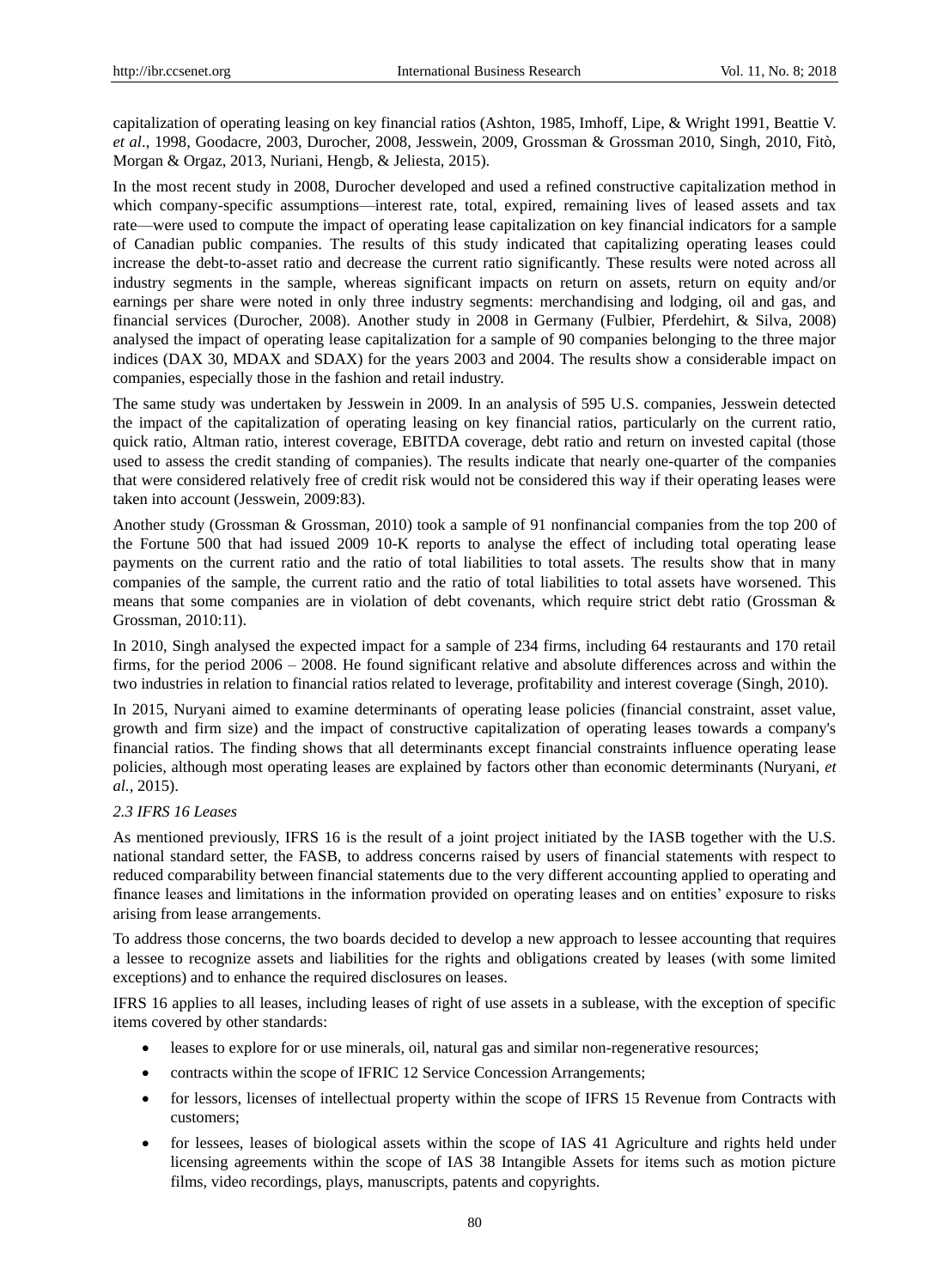In response to concerns raised over the cost of applying the requirements of the new standard, the IASB decided to provide some relief for prepares by allowing short-term leases and leases of low-value assets to be accounted for by recognizing an expense, typically straight-line, over the lease term.

IFRS 16 aims to distinguish a lease from a service contract based on whether a customer is able to control the asset being leased. A contract is, or contains, a lease if the contract provides a customer with the right to control the use of the identified asset for a period of time in exchange for consideration. Control is considered to exist if the customer has i) the right to obtain substantially all of the economic benefits from the use of an identified assets or ii) the right to direct the use of that asset. At the beginning of the contract, the lessee recognizes both the right of use of the asset and the lease liability on the balance sheet. The date of the initial lease recognition is defined as the date on which the lessor makes the leased asset available to the lessee (defined as the *commencement date*).

In measuring the right of use of the asset, the lessee is required to include the cost of such a right:

- the amount of the future liability measured in accordance with the lease agreement at the commencement date;
- any rental fees paid to the lessor at or before the commencement date, net of any possible incentives received from the lessor;
- possible initial direct costs incurred by the lessee;
- an estimate of the costs to be borne by the lessee in the event of dismantling and/or removal of the leased asset, restoring the site on which the asset is located or restoring the leased asset under the terms and conditions of the contract.

Subsequently, an entity will assess the right of use by means of the cost model or the revaluation model provided for by IAS 16, or, if the leased asset is a real estate investment, by the fair value model provided by IAS 40.

Corresponding to the right of use recognized as an asset in the financial statements, there will be a financial liability. An entity must recognize a lease liability for the present value of future discounted lease payments at the lease rate implied in the lease agreement, if determinable. In the event an entity is unable to estimate the interest rate implied in the contract, the rate used will be the incremental borrowing rate of the entity.

Special attention must be paid to the definition of the term of the lease contract and the future lease payments of the contract. When there are options for extensions and/or termination of the contract that are exercisable at the sole discretion of the lessee and are considered "reasonably certain", they should be considered in the measurement of the lease liability (in an ordinary lease for a shop of 6 years renewable for another 6 years at the sole discretion of the lessee, it will be necessary to evaluate whether the contract term is 6 or 12 years). Conversely, the lessors' financial statements will be subject to limited changes with the introduction of IFRS 16.

# *2.4 Alternative Performance Measures*

-

In the international arena, there have been many discussions on metrics for measuring the performance of entities and how the entities show and calculate Alternative Performance Measures - APMs (e.g., EBITDA, adjusted EBITDA, EBIT, adjusted EBIT, and net financial position).

In 2005, the first recommendations on  $APMs<sup>6</sup>$  (or non-GAAP measures) were made. Since then, several updates on accounting principles and professional standards have been provided; today, the regulatory agencies have realized the importance of updating APM regulations. In 2015, the European Securities and Markets Authority (ESMA) issued new guidelines (NGL) regarding APMs. The reason was that financial statements reflected data and other information according to applicable accounting standards, although entities use APMs not required by accounting principles to communicate financial information and results (Magli, Nobolo, & Ogliari, 2017).

What are the most important APMs that include leases and therefore could benefit from their re-evaluation thanks to IFRS 16?

 *EBITDAR*: This measure is defined as the total adjusted EBITDA plus rental expenses. This is an APM indicator commonly used by management to evaluate the financial performance and resource allocation for operating units within a company. These tools serve as measures of leverage capacity and debt serviceability. This APM is the relevant one to calculate a leverage ratio once capitalized operating

<sup>&</sup>lt;sup>6</sup>An APM is a financial measure of either historical or future financial performance, financial position or cash flow other than the items specified in the valid financial reporting framework.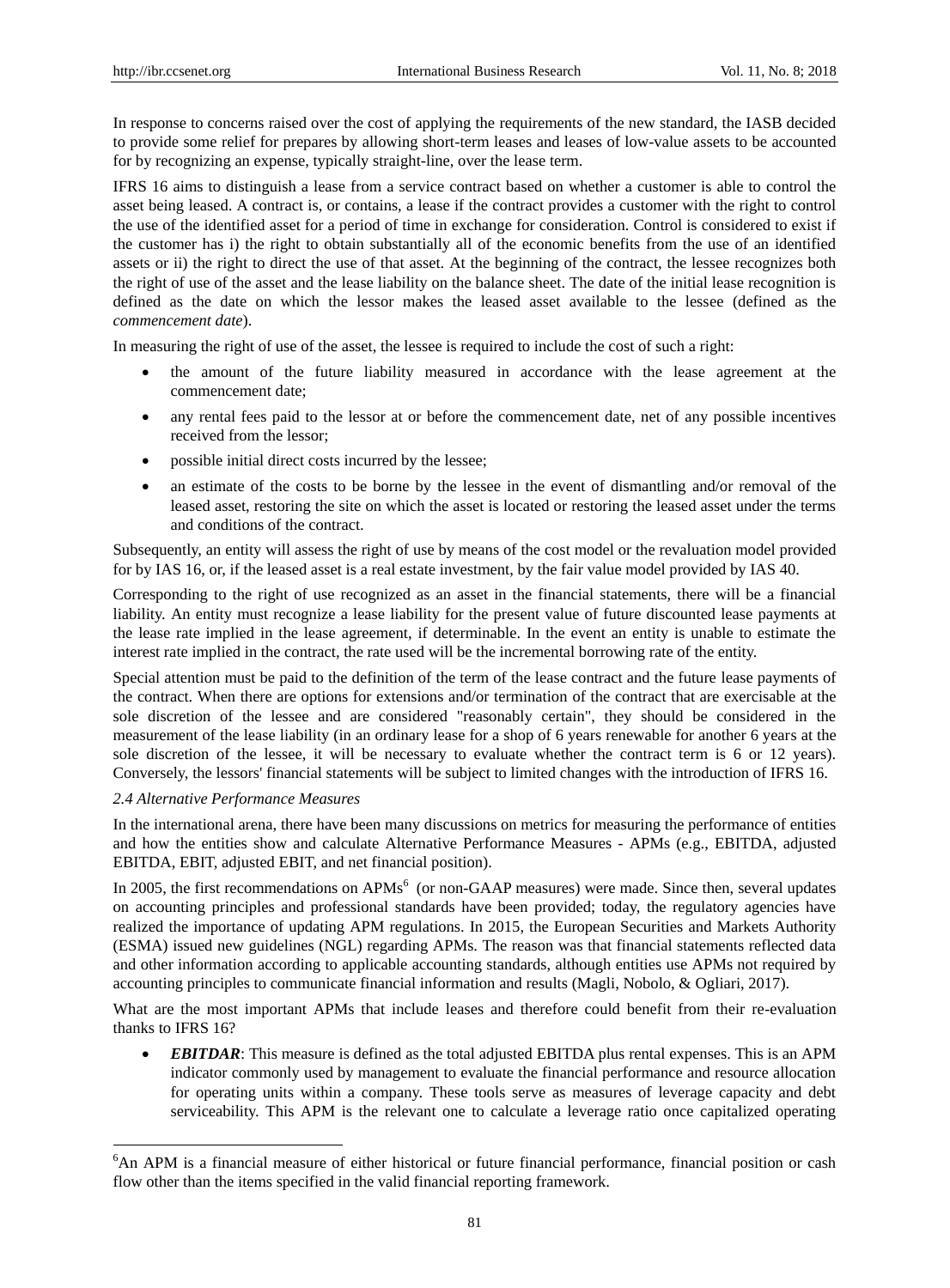leases are added to financial debt. It is also useful for conducting cross-company comparisons when different capital structures are in place.

- *Total Adjusted Financial Debt:* This measure is the total net financial debt plus capitalized rental expenses at a 4.0x multiple, as per Moody's Investor Services methodology. This APM is used as a metric to assess a company's financial liabilities considering operating leases as debt, which is expected to be the case once IFRS 16 is implemented in 2019.
- *Total Adjusted Net Financial Debt*: This measure is the total adjusted financial debt, as defined above, minus cash and cash equivalents. This indicator is used to assess a company's financial liabilities, including operating leases and taking into account available cash.

IFRS 16 affects the operating results, financial results, financial debts and timing of charging costs in the income statement. In addition, in the presence of operating leases, it is a market practice to adjust the debt of companies during merger and acquisition transactions or when the rating agencies determine the rating of entities. IFRS 16 introduces one of the most important changes in the metrics of financial statements in that entities will have to re-think their APMs, and other stakeholders will have to adjust their models to evaluate the value and performance of entities.

## **3. Methodology**

The method used in the study is both qualitative and quantitative as follows:

- the subject of the analysis is a new accounting standard (IFRS 16 will be effective 1 January 2019);
- it is necessary to study the potential impacts on previously approved financial statements to increase awareness of the entities on the possible range of impacts expected with the introduction of the new standard;
- it is not possible to quantify the potential effects coming from the application of the new standard without the assurance on the completeness of disclosures on future operating lease payments provided by issuers in accordance with IAS 17.

This study aims to provide preliminary insights about the magnitude of the potential impacts of IFRS 16 on the various business sectors of Italian issuers; in particular, the study analyses and estimates the following aspects:

- amount of rights of use on total assets recognized in the financial statements;
- information that will be available to users of financial statements to perform a prospective cash flow analysis;
- impacts on capital position and the financial condition of the entity;
- impacts on profitability and performance metrics of the entity;
- effects on the quality of financial information and the comparability of financial statements.

## *3.1 Sample and Source of Data*

We developed a property database composed of secondary data and consistent with the purpose of our study. We decided to gather quantitative data from annual reports, an approach that is both objective, being based on official information, and practical, as it would have been difficult to use questionnaires to gather an extensive amount of precise information from a large sample of firms.

The information used in the study was obtained from the financial statements published by entities listed in Italy (in the case of groups, the consolidated financial statement was used). We analysed the financial statements of 384 issuers and identified 113 issuers that disclose information on future committed payments. We prepared a checklist and then we analysed the financial statements of issuers. First, we identified the issuers that have operating leases. Second, we focused on issuers that use operating lease and we did an in-depth analysis of the use of operating leases. Finally, we estimated the effects of the application of IFRS 16. In particular, the quantitative data from annual reports that we use in our analysis are:

- future committed payments of operating leases in accordance with IAS 17;
- revenues;
- EBITDA;
- total assets;
- financial indebtedness;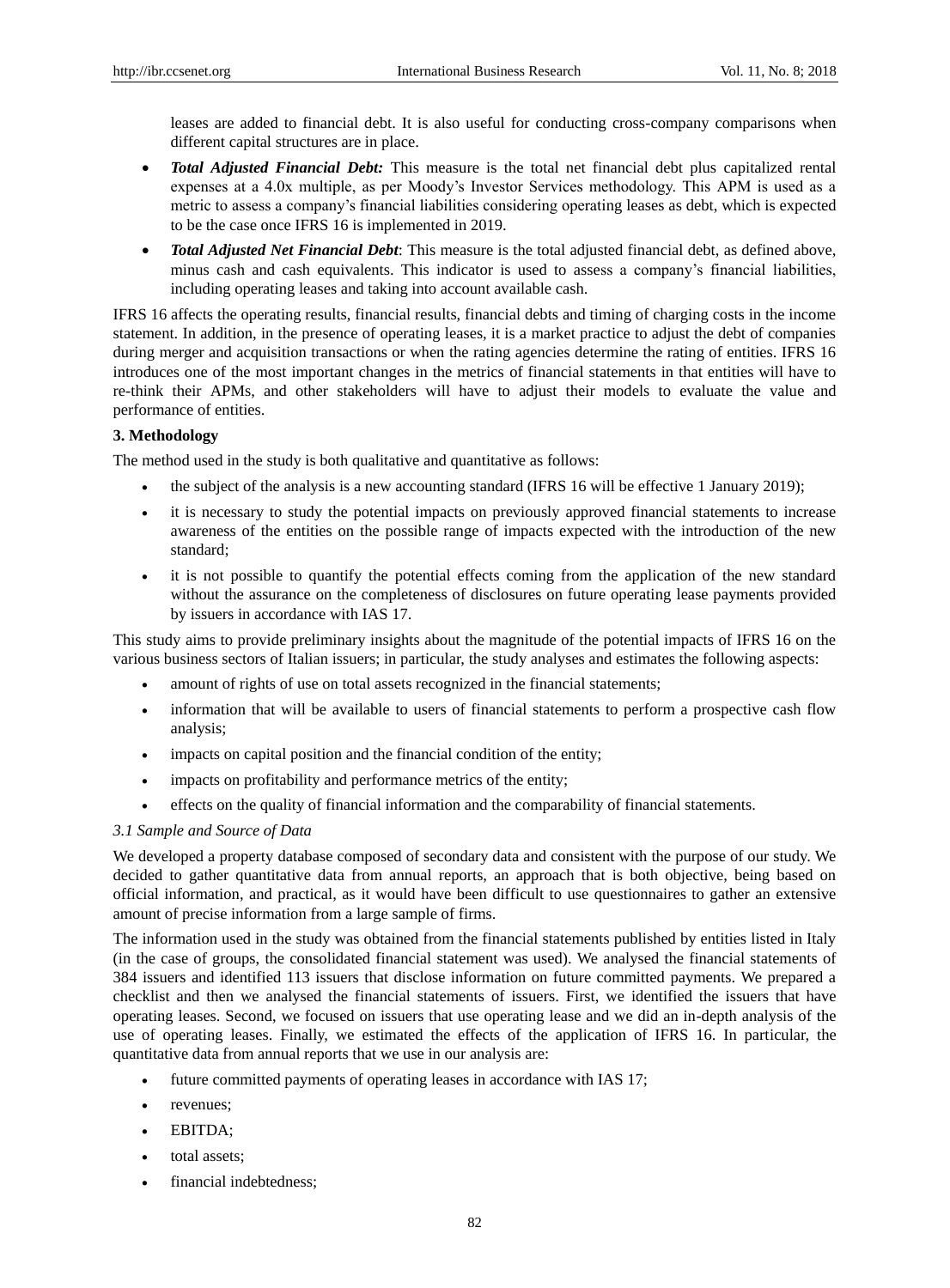- equity;
- annual operating lease payments.

In the course of the study, a check of the completeness and accuracy of the public information used was not performed.

#### *3.2 Assumptions Used*

The estimated potential effects arising from the adoption of IFRS 16 are purely indicative and have been made using certain various assumptions. As a result, their actual impacts upon adoption may be different, and the estimates are subject to certain limitations.

The information contained in the study should be read by taking the following into consideration:

- sector information is based on the classification proposed by the info providers;
- the analysis was performed using information provided in the entities' financial statements as of 31 December 2016;
- data were analysed in Euros;
- $\bullet$  future discounted minimum leases payments were estimated using a discount rate of 5%;
- EBITDA is an APM and has been used without any verification of the calculation method;
- a significant number of entities remain excluded from the analysis due to the absence of disclosures on operating leases in the notes to the financial statements.

#### **4. Impacts of the Application of IFRS 16 on Listed Issuers Financial Statements**

This study aims to estimate the impacts arising from the introduction of IFRS 16 on the financial statements of Italian-listed issuers. In particular, the study analyses the following aspects on the basis of the statement of financial position as of 31 December 2016, and the information disclosed in the notes to the financial statements is as follows:

- the amount of the rights of use on total assets recognized in the financial statements;
- the information that will be available to the users of the financial statement to perform a prospective cash flow analysis;
- the impacts on profitability and the performance of entities;
- the impacts on the financial position of entities.

The population surveyed is represented by 384 issuers whose shares are traded on the markets managed by the Italian Stock Exchange. The estimate of the potential impacts on the financial statements from the adoption of IFRS 16 was based on an analysis of the notes to the financial statements for the year ending on 31 December 2016 of the issuers claiming to make use of operating leases. The study was performed using certain assumptions as detailed in paragraph 3.2. Table 1 shows the composition of entities providing disclosures on future lease payments in the notes to the financial statements.

Table 1. Percentage of entities with disclosures relating to operating leases in the notes to the financial statement

| Euros 000,000,000                                                |                    |
|------------------------------------------------------------------|--------------------|
| FTSE AIM Italia                                                  | 5%                 |
| <b>FTSE ALL Share</b>                                            | 77%                |
| FTSE Italia Micro Cap                                            | 11%                |
| FTSE Italia Mid Cap                                              | 33%                |
| FTSE Italia Small Cap                                            | 12%                |
| <b>FTSE</b> Italia Star                                          | 34%                |
| <b>FTSE MIB</b>                                                  | 60%                |
| OTHER $(*)$                                                      | 48%                |
| Total future undiscounted lease payments                         | Euro 173.6 billion |
| Total future discounted minimum lease payments (estimated value) | Euro 131.9 billion |

*(\*) listed entities on multiple stock segments*

As mentioned, this study covered the 2016 financial statements of 384 issuers, of which only 113 reported disclosures on operating leases in the notes to the financial statements. This aspect might represent a limitation to the present study.

The total amount of future payments related to operating leases was estimated to be  $\epsilon$  173.6 billion (undiscounted). The discounted value of these future payments was estimated to be  $\epsilon$  131.9 billion (using a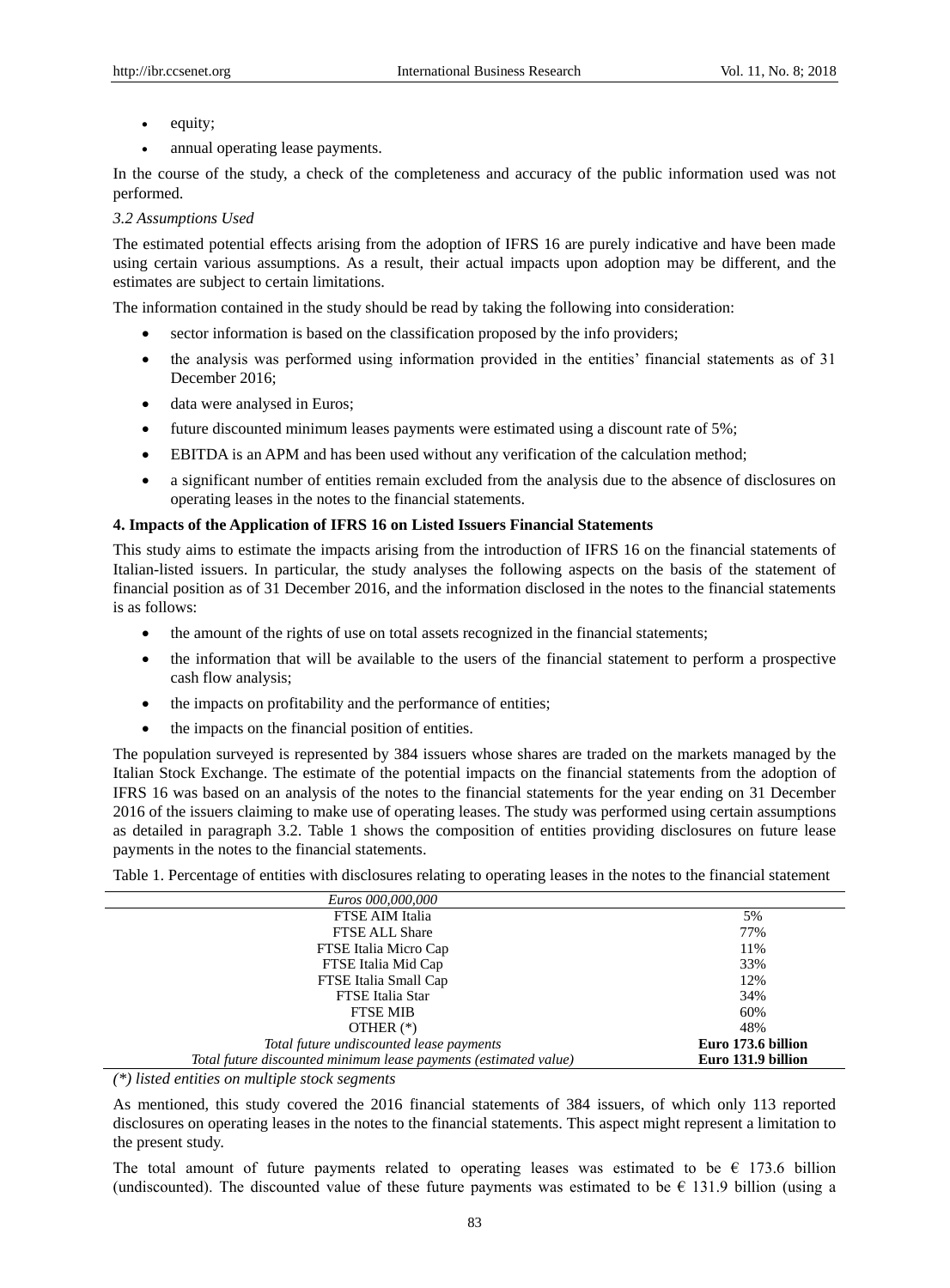conventional 5% discount rate), representing 76% of future undiscounted lease payments disclosed in the notes to the financial statements.

This study then focused on the disclosures reported in the 2016 financial statements of the aforementioned 113 entities. Table 2 shows the details of future discounted minimum lease payments segregated by the different markets managed by the Italian Stock Exchange.

| Table 2. Future discounted minimum lease payments separated by market |  |  |
|-----------------------------------------------------------------------|--|--|
|-----------------------------------------------------------------------|--|--|

| Euros 000,000,000                              |                    |
|------------------------------------------------|--------------------|
| FTSE AIM Italia                                | 0.23               |
| <b>FTSE ALL Share</b>                          | 30.17              |
| FTSE Italia Micro Cap                          | 0.03               |
| FTSE Italia Mid Cap                            | 2.74               |
| FTSE Italia Small Cap                          | 0.39               |
| <b>FTSE Italia STAR</b>                        | 0.84               |
| <b>FTSE MIB</b>                                | 28.42              |
| OTHER $(*)$                                    | 69.10              |
| Total future discounted minimum lease payments | Euro 131.9 billion |
| (estimated value)                              |                    |

(\*) *listed entities on multiple stock segments*

This study shows that commitments for future payments of operating leases disclosed in the notes to the financial statements and consequently the potential impacts of IFRS 16 can be very different depending on the business sector to which the entity belongs. The ratio between future minimum lease payments and total assets is considered an indicator of impacts that IFRS 16 will have on financial statements because the entities do not record the amount in the financial statements when using IAS 17, while they record the amounts of lease payments as financial liabilities in their financial statements when using IFRS 16. Thus, a high ratio is an indicator that IFRS 16 will have relevant effects on the main financial statements metrics. Table 3 shows a breakdown by business sector of the future minimum lease payments compared to the issuer's assets.

Table 3. Ratio between future minimum lease payments and total assets

| Euros 000,000,000            | $N^{\circ}$ of<br>entities | <b>Total</b><br>assets | <b>Future</b><br>undiscounted<br>payments for<br>operating<br>leases | Ratio<br>between<br>future lease<br>payments<br>and total<br>assets | <b>Future</b><br>discounted<br>lease<br>payments | Ratio<br>between<br>future<br>discounted<br>lease<br>payments and<br>total assets |
|------------------------------|----------------------------|------------------------|----------------------------------------------------------------------|---------------------------------------------------------------------|--------------------------------------------------|-----------------------------------------------------------------------------------|
| defence.<br>Aerospace,       | 7                          | 363.7                  | 16.8                                                                 | 4.6%                                                                | 12.8                                             | 3.5%                                                                              |
| airlines, and transport      |                            |                        |                                                                      |                                                                     |                                                  |                                                                                   |
| Automotive                   | 5                          | 708.1                  | 27.7                                                                 | 3.9%                                                                | 21.1                                             | 3.0%                                                                              |
| <b>Banking</b>               | 11                         | 6.027.5                | 34.2                                                                 | 0.6%                                                                | 26.0                                             | 0.4%                                                                              |
| Chemical                     | 7                          | 214.6                  | 7.1                                                                  | 3.3%                                                                | 5.4                                              | 2.5%                                                                              |
| Consumer products            | 21                         | 636.4                  | 13.5                                                                 | 2.1%                                                                | 10.3                                             | 1.6%                                                                              |
| Energy & utilities           | 10                         | 481.8                  | 8.3                                                                  | 1.7%                                                                | 6.3                                              | 1.3%                                                                              |
| Industrial products          | 17                         | 437.9                  | 2.8                                                                  | 0.6%                                                                | 2.1                                              | 0.5%                                                                              |
| Investment management        | 9                          | 1,440.9                | 7.2                                                                  | 0.5%                                                                | 5.4                                              | 0.4%                                                                              |
| Real estate                  | 3                          | 25.3                   | 0.9                                                                  | 3.6%                                                                | 0.7                                              | 2.7%                                                                              |
| Retailer                     | 5                          | 84.6                   | 13.7                                                                 | 16.2%                                                               | 10.4                                             | 12.3%                                                                             |
| Technology                   | 10                         | 214.1                  | 6.5                                                                  | 3.0%                                                                | 5.0                                              | 2.3%                                                                              |
| Telecommunication            | 4                          | 310.8                  | 31.5                                                                 | 10.1%                                                               | 23.9                                             | 7.7%                                                                              |
| Other sectors                | 4                          | 46.2                   | 3.4                                                                  | 7.4%                                                                | 2.6                                              | 5.6%                                                                              |
| <b>Total</b>                 | 113                        | 10,991.9               | 173.6                                                                | 4.4%                                                                | 131.9                                            | 3.4%                                                                              |
| (excluding banking)<br>Total | 102                        | 4,964.4                | 139.3                                                                | 4.8%                                                                | 105.9                                            | $3.6\%$                                                                           |
| sector)                      |                            |                        |                                                                      |                                                                     |                                                  |                                                                                   |

It is clear that operating leases are concentrated in certain business sectors, although there may be a dispersion of values within each sector. As shown in the table above, the business sectors with higher use of future lease payments include the retailer (16.2%) and telecommunication (10.1%) sectors.

This study shows that the average ratio between future undiscounted minimum lease payments and total assets of the analysed entities is 4.8% (excluding the banking sector), while the average future discounted minimum lease payments represent 3.6% of the entities' assets (excluding the banking sector). An aggregate analysis for some business sectors shows that the ratio between future minimum lease payment and total assets exceeds 5% of total assets.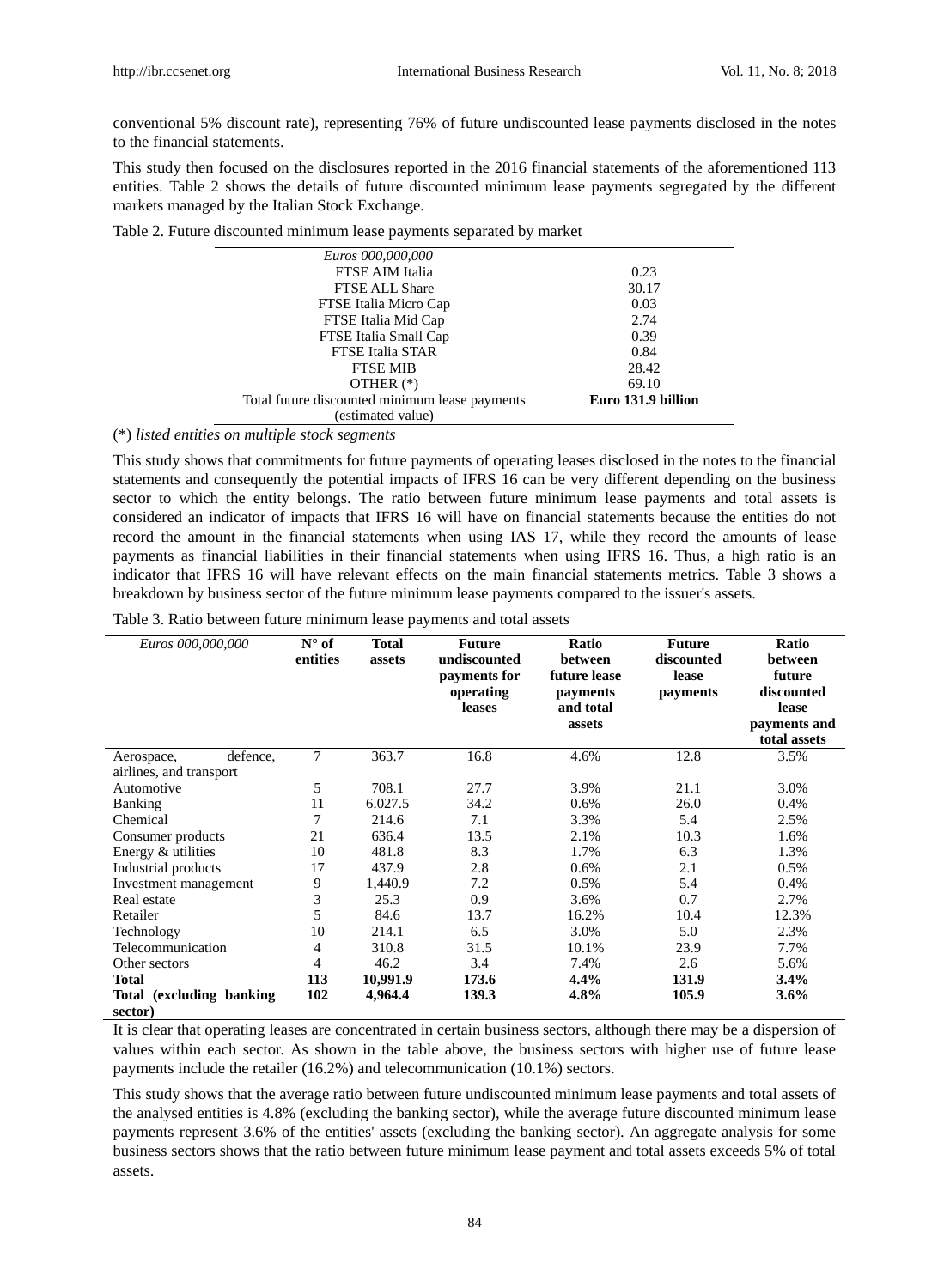It should also be noted that the amount of future minimum lease payments for individual entities belonging to a business sector might be very different from the average value due to the abovementioned dispersion of values within the sectors. The results of analysis are in line with expectations as the retailer and telecommunication sectors use the operating lease extensively.

Table 4 details the breakdown of entities belonging to different business sectors. For example, 10% of entities providing disclosures on operating leases (11 out of 113 entities) have an estimated future minimum lease payments and total assets ratio between 20% and 50%, which is higher than the total average of 3.4%. However, 25% of telecommunication companies (1 out of 4 companies in the sector) have an estimated future minimum lease payments and total assets ratio between 10% and 20%, which is higher than the industry average of 7.7%.

| <b>Business sectors</b> |       | $<1\%$                   | $1 - 5\%$                | $5-$                     | $10-$                    | $20 -$                   | $50-$                    | $>100\%$                 | <b>Total</b> |
|-------------------------|-------|--------------------------|--------------------------|--------------------------|--------------------------|--------------------------|--------------------------|--------------------------|--------------|
|                         |       |                          |                          | 10%                      | 20%                      | 50%                      | 100%                     |                          |              |
| Aerospace, defence,     | 3.5%  | $3 -$                    | $1 -$                    | $3 -$                    | $\overline{a}$           | $\overline{\phantom{a}}$ | $\overline{\phantom{a}}$ | $\overline{\phantom{0}}$ | $7 -$        |
| airlines, and transport |       | 43%                      | 14%                      | 43%                      |                          |                          |                          |                          | 100%         |
| Automotive              | 3.0%  | $1 -$                    | $3-$                     | $1 -$                    | $\overline{\phantom{a}}$ |                          | $\overline{\phantom{a}}$ | $\blacksquare$           | $5-$         |
|                         |       | 20%                      | 60%                      | 20%                      |                          |                          |                          |                          | 100%         |
| <b>Banking</b>          | 0.4%  | $8-$                     | $2-$                     | $\overline{\phantom{a}}$ | $\overline{\phantom{a}}$ | $1 - 9\%$                | $\blacksquare$           | $\overline{\phantom{0}}$ | $11 -$       |
|                         |       | 73%                      | 18%                      |                          |                          |                          |                          |                          | 100%         |
| Chemical                | 2.5%  | $2-$                     | $4-$                     | $\overline{\phantom{a}}$ | $1 - 14%$                | $\overline{\phantom{a}}$ |                          | $\overline{\phantom{0}}$ | $7 -$        |
|                         |       | 29%                      | 57%                      |                          |                          |                          |                          |                          | 100%         |
| Consumer products       | 1.6%  | $4-$                     | $5-$                     | $2-$                     | $4 - 19%$                | $5 - 24%$                | $1 - 5\%$                |                          | $21 -$       |
|                         |       | 19%                      | 24%                      | 10%                      |                          |                          |                          |                          | 100%         |
| Energy & utilities      | 1.3%  | $4-$                     | $5-$                     | $\overline{\phantom{a}}$ | $1 - 10\%$               | $\overline{\phantom{a}}$ |                          | $\overline{a}$           | $10 -$       |
|                         |       | 40%                      | 50%                      |                          |                          |                          |                          |                          | 100%         |
| Industrial products     | 0.5%  | $5-$                     | $7-$                     | $4 - 24%$                | $1 - 6\%$                |                          | $\overline{\phantom{a}}$ | $\overline{\phantom{0}}$ | $17 -$       |
|                         |       | 29%                      | 41%                      |                          |                          |                          |                          |                          | 100%         |
| Investment              | 0.4%  | $3-$                     | $5-$                     |                          |                          | $1 - 11\%$               | $\blacksquare$           |                          | $9-$         |
| management              |       | 33%                      | 56%                      |                          |                          |                          |                          |                          | 100%         |
| Real estate             | 2.7%  | $\overline{a}$           | $3-$                     |                          |                          |                          | $\blacksquare$           |                          | $3 -$        |
|                         |       |                          | 100%                     |                          |                          |                          |                          |                          | 100%         |
| Retailer                | 12.3% | $\overline{\phantom{a}}$ | $\overline{\phantom{a}}$ | $3-$                     |                          | $1 - 20%$                | $\overline{\phantom{a}}$ | $1 - 20%$                | $5-$         |
|                         |       |                          |                          | 60%                      |                          |                          |                          |                          | 100%         |
| Technology              | 2.3%  | $\overline{\phantom{a}}$ | $6-$                     | $2 -$                    | $1 - 10\%$               | $1 - 10\%$               | $\blacksquare$           | $\overline{\phantom{0}}$ | $10 -$       |
|                         |       |                          | 60%                      | 20%                      |                          |                          |                          |                          | 100%         |
| Telecommunication       | 7.7%  | $\overline{\phantom{a}}$ | $\overline{\phantom{a}}$ | $3-$                     | $1 - 25%$                |                          |                          |                          | $4-$         |
|                         |       |                          |                          | 75%                      |                          |                          |                          |                          | 100%         |
| Other sectors           | 5.6%  | $1 -$                    | $\qquad \qquad -$        | $1 -$                    | $\overline{\phantom{a}}$ | $2 - 50%$                | $\overline{\phantom{a}}$ |                          | $4-$         |
|                         |       | 25%                      |                          | 25%                      |                          |                          |                          |                          | 100%         |
| <b>Total</b>            | 3.4%  | $31 -$                   | $41 -$                   | $19 -$                   | $9 - 8%$                 | $11 - 10\%$              | $1 - 1\%$                | $1 - 1\%$                | $113 -$      |
|                         |       | 27%                      | 36%                      | 17%                      |                          |                          |                          |                          | 100%         |

Table 4. Analysis of the ratio between future discounted minimum lease payments and total assets

# *4.1 Effects on Entities Performance*

IFRS 16 requires an initial recognition of the so-called "right of use" of the assets and a corresponding financial debt for all leases (without any distinction between operating and finance leases). Subsequently, the right of use of the asset will be depreciated, and financial debt will be measured using the amortized cost method provided by IAS 39 (thus charging the related financial charges in the income statement). Currently, IAS 17 requires the recognition of assets for only finance leases, while operating lease costs are recognized on a straight-line basis in the income statement over the term of the contract. As mentioned before, when the lessees record the operating leasing using IAS 17, entities record only the fee on an accrual basis in their EBITDA without impacts on financial statement position. Using IFRS 16, the lessees record the lease in a different way. In particular, entities must record all leases in the financial statement position (assets and financial liabilities) with an exemption for only low-value and short-term leases. Entities must record the lease in the income statement on different lines: i) low-value and short-term leases in EBITDA; ii) the amortization of the right of use in EBIT; and iii) interest related to financial debts in the interest charges. In addition, entities will have a temporary effect on income net results. Using IFRS 16 requirements, the entities must record the amortization of the right of use on a straight-line basis and the interest charges related to financial debts. Therefore, entities record the amortization plus the interest charge on debt, and the interest charge decreases as the financial debt decreases. Thus, using IAS 17, entities record the cost of operating leasing along with the contractual period; using IFRS 16, entities record a higher cost in the first part of the contract and a lower cost in the second part of the contract.

The application of IFRS 16 will generally have the following effects on the income statement of entities with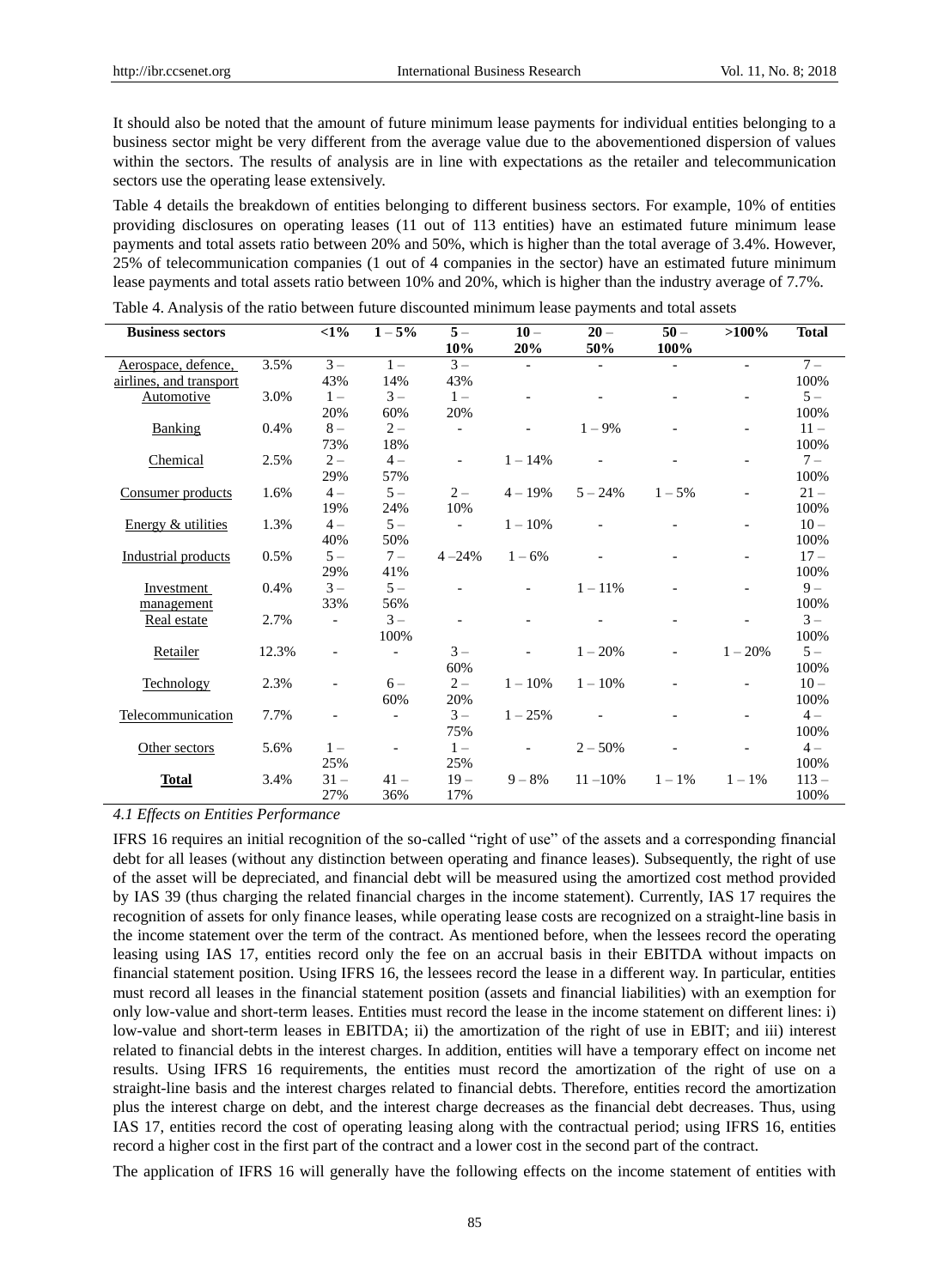operating leases over the duration of the agreement:

- Increase in EBITDA (due to the absence of operating lease payments reported as "service costs" and, therefore, above EBITDA);
- Increase in EBIT (due to the absence of operating lease payments, which is partially offset by the depreciation of the right of use of assets);
- Increase in financial charges (arising from the adoption of the amortized cost method to finance lease debt);
- No effects on net results over the entire contract term.

There will be no effect on net profits over the length of the entire contract. However, when adopting the new standard, more costs will be recognized in the first few years of a contract because higher financial charges are recorded in the first years and lower charges in the latter years of agreements through the amortized cost method (only variable lease payments and fees for leases of low-value assets will be recognized as components of EBITDA).

Table 5 shows EBITDA of the entities under review and their EBITDA/revenues ratio. It also shows an estimate of EBITDA and the new EBITDA/revenue ratio if all leases were recorded as required by IFRS 16. This study does not consider the banking sector because EBITDA is not considered a relevant indicator of sector performance; the banking sector uses another APM to monitor its performance.

| <b>Business sectors</b> | <b>EBITDA</b> |                      |               | <b>EBITDA/revenues</b> | <b>EBITDA</b> |
|-------------------------|---------------|----------------------|---------------|------------------------|---------------|
| In Euro 000,000         | <b>IAS 17</b> | <b>Applying IFRS</b> | <b>IAS 17</b> | <b>Applying IFRS</b>   | increase IFRS |
|                         | (actual)      | 16 (estimate)        | (actual)      | 16 (estimate)          | 16 vs IAS 17  |
| Aerospace, defence,     | 23.318        | 30.011               | 10%           | 13%                    | 29%           |
| airlines, and transport |               |                      |               |                        |               |
| Automotive              | 39.226        | 49.357               | 9%            | 12%                    | 26%           |
| Banking                 | n.a.          | n.a                  | n.a.          | n.a.                   | n.a.          |
| Chemical                | 34.124        | 35.611               | 24%           | 25%                    | 4%            |
| Consumer products       | 55.956        | 80.448               | 7%            | 10%                    | 44%           |
| Energy & utilities      | 43.760        | 45.120               | 18%           | 18%                    | 3%            |
| Industrial products     | 10.211        | 11.008               | 14%           | 15%                    | 8%            |
| Investment management   | 13.581        | 14.212               | 5%            | 5%                     | 5%            |
| Real estate             | 1.545         | 1.706                | 9%            | 10%                    | 10%           |
| Retailer                | 21.769        | 24.300               | 16%           | 18%                    | 12%           |
| Technology              | 28.388        | 29.031               | 21%           | 21%                    | 2%            |
| Telecommunication       | 42.441        | 44.097               | 32%           | 33%                    | 4%            |
| Other sectors           | 4.275         | 4.985                | 10%           | 12%                    | 17%           |
| Total                   | 318.593       | 369.887              | 15%           | 16%                    | 14%           |

Table 5. EBITDA/revenues for IAS 17 and IFRS 16

The analysis estimates that IFRS 16 will improve the EBITDA/revenue ratio and will result in an EBITDA improvement from 15% to 16% for the average of analysed entities; the EBITDA increase in absolute terms is estimated to be 14%. The impact of the application of IFRS 16 will be different depending on the use of operating lease contracts among the different business sectors.

Table 6 shows the distribution of entities belonging to different business sectors. For example, 35% of industrial products companies (6 out of 17) reported an increase higher than 10% in the estimated EBITDA compared to the current one, with an 8% industry average. Moreover, 29% of entities operating in aerospace, defence, airlines, and transport (2 out of 7) reported an increase in the estimated EBITDA between 1% and 5% compared to the current one, which is smaller than the 29% industry average.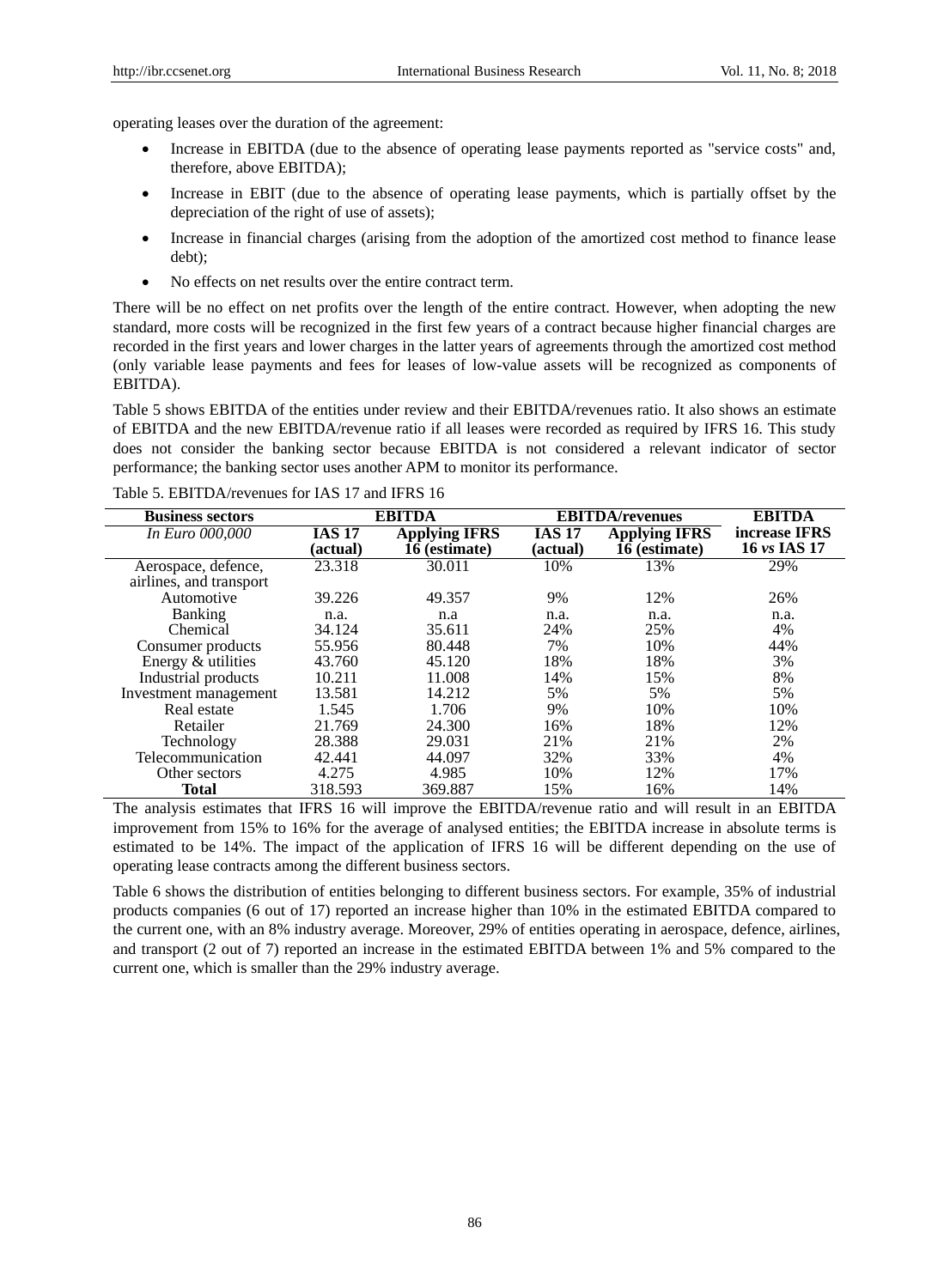| <b>Business sector</b>        |     | $<1\%$                   | $1 - 5\%$   | $5 - 10\%$  | $>10\%$     | <b>Total</b> |
|-------------------------------|-----|--------------------------|-------------|-------------|-------------|--------------|
| Aerospace, defence, airlines, | 29% |                          | $2 - 29%$   | $2 - 29%$   | $3 - 43%$   | $7 - 100\%$  |
| and transport                 |     |                          |             |             |             |              |
| Automotive                    | 26% |                          | $2 - 40%$   | $2 - 40%$   | $1 - 20%$   | $5 - 100\%$  |
| Banking                       |     |                          |             | <u>n.a.</u> |             |              |
| Chemical                      | 4%  | $2 - 29%$                | $3 - 43%$   | $1 - 14\%$  | $1 - 14\%$  | $7 - 100\%$  |
| Consumer products             | 44% | $3 - 14\%$               | $5 - 24\%$  | $6 - 29%$   | $7 - 33%$   | $21 - 100\%$ |
| Energy & utilities            | 3%  | $3 - 30\%$               | $2 - 20%$   | $4 - 40\%$  | $1 - 10\%$  | $10 - 100\%$ |
| Industrial products           | 8%  | $1 - 6\%$                | $6 - 35\%$  | $4 - 24%$   | $6 - 35\%$  | $17 - 100\%$ |
| Investment management         | 5%  | $1 - 11\%$               | $8 - 89\%$  | -           |             | $9 - 100\%$  |
| Real estate                   | 10% |                          | $1 - 33\%$  | $1 - 33\%$  | $1 - 33\%$  | $3 - 100\%$  |
| Retailer                      | 12% | $\overline{\phantom{a}}$ |             | $2 - 40%$   | $3 - 60\%$  | $5 - 100\%$  |
| Technology                    | 2%  | $1 - 10\%$               | $2 - 20%$   | $1 - 10\%$  | $6 - 60%$   | $10 - 100\%$ |
| Telecommunication             | 4%  |                          | $2 - 50\%$  | $1 - 25%$   | $1 - 25%$   | $4 - 100\%$  |
| Other sectors                 | 17% |                          | $1 - 25%$   |             | $3 - 75%$   | $4 - 100\%$  |
| <b>Total</b>                  | 14% | $11 - 11\%$              | $34 - 33\%$ | $24 - 24%$  | $33 - 32\%$ | 100%         |

|  | Table 6. EBITDA/revenue analysis for IAS 17 and IFRS 16 |  |
|--|---------------------------------------------------------|--|
|--|---------------------------------------------------------|--|

*4.2 The Impact on the Net Financial Position*

As previously mentioned, IFRS 16 requires the recognition of the right of use of assets and the corresponding financial debt. The current IAS 17 requires the recognition of assets for only finance leases. The adoption of IFRS 16 will generally have the following impacts to the financial position of entities with operating leases:

- an increase in the assets recognized in the statement of financial position;
- an increase in financial indebtedness.

Table 7. Ratio between long-term debts and equity

| In Euro 000,000                                   |                              |                              | <b>Financial indebtedness</b> |                                               |                           | Indebtedness/equity          |                                                   |
|---------------------------------------------------|------------------------------|------------------------------|-------------------------------|-----------------------------------------------|---------------------------|------------------------------|---------------------------------------------------|
| <b>Business sectors</b>                           | <b>IAS</b><br>17<br>(actual) | <b>IFRS 16</b><br>(estimate) | Var %                         | <b>Adjusted</b><br>debt (annual<br>fees $x 8$ | <b>IAS 17</b><br>(actual) | <b>IFRS 16</b><br>(estimate) | <b>Adjusted</b><br>debt<br>(annual<br>fees $x8$ ) |
| defence.<br>Aerospace,<br>airlines, and transport | 100,348                      | 117,130                      | 17%                           | 119,120                                       | 103%                      | 120%                         | 123%                                              |
| Automotive                                        | 53,486                       | 81,199                       | 52%                           | 84,486                                        | 33%                       | 50%                          | 52%                                               |
| Banking                                           |                              |                              |                               | n.a.                                          |                           |                              |                                                   |
| Chemical                                          | 22,234                       | 29,344                       | 32%                           | 30,187                                        | 36%                       | 47%                          | 49%                                               |
| Consumer products                                 | 140,317                      | 153,804                      | 10%                           | 155,404                                       | 72%                       | 79%                          | 80%                                               |
| Energy & utilities                                | 97,315                       | 105.590                      | 9%                            | 106.572                                       | 57%                       | 62%                          | 62%                                               |
| Industrial products                               | 27,955                       | 30,717                       | 10%                           | 31,045                                        | 88%                       | 97%                          | 98%                                               |
| Investment                                        | 5,522                        | 12,685                       | 130%                          | 13,534                                        | 6%                        | 13%                          | 14%                                               |
| management                                        |                              |                              |                               |                                               |                           |                              |                                                   |
| Real estate                                       | 2,242                        | 3,149                        | 40%                           | 3,257                                         | 33%                       | 47%                          | 48%                                               |
| Retailer                                          | 8.603                        | 22,298                       | 159%                          | 23,923                                        | 31%                       | 80%                          | 86%                                               |
| Technology                                        | 31,926                       | 38.453                       | 20%                           | 39,228                                        | 32%                       | 38%                          | 39%                                               |
| Telecommunication                                 | 100,392                      | 131,866                      | 31%                           | 135,600                                       | 103%                      | 136%                         | 39%                                               |
| Other sectors                                     | 6,235                        | 9,666                        | 55%                           | 10.073                                        | 103%                      | 136%                         | 140%                                              |
| Total                                             | 596,573                      | 735,900                      | 23%                           | 752,429                                       | 52%                       | 68%                          | 70%                                               |

For the analysed entities, Table 7 shows the following:

- financial indebtedness shown in the financial statements on 31 December 2016;
- estimated increase in medium- and long-term debt arising from the application of IFRS 16 (on the basis of the disclosures provided and related to operating lease payments in the notes to the financial statements) and the related percentage increase;
- estimate of medium- and long-term debts "adjusted" by analysts to include the impact of lease payments in evaluating the net financial position of the entity (from market practice, the adjustment is calculated multiplying by 8 the annual operating lease payments);
- ratio between long-term debts and equity using the following:
	- actual data in the 2016 financial statements;
	- the estimated medium- and long-term debt arising from the application of IFRS 16;
	- the estimated medium- and long-term debt adjusted by market analysts according to market practice.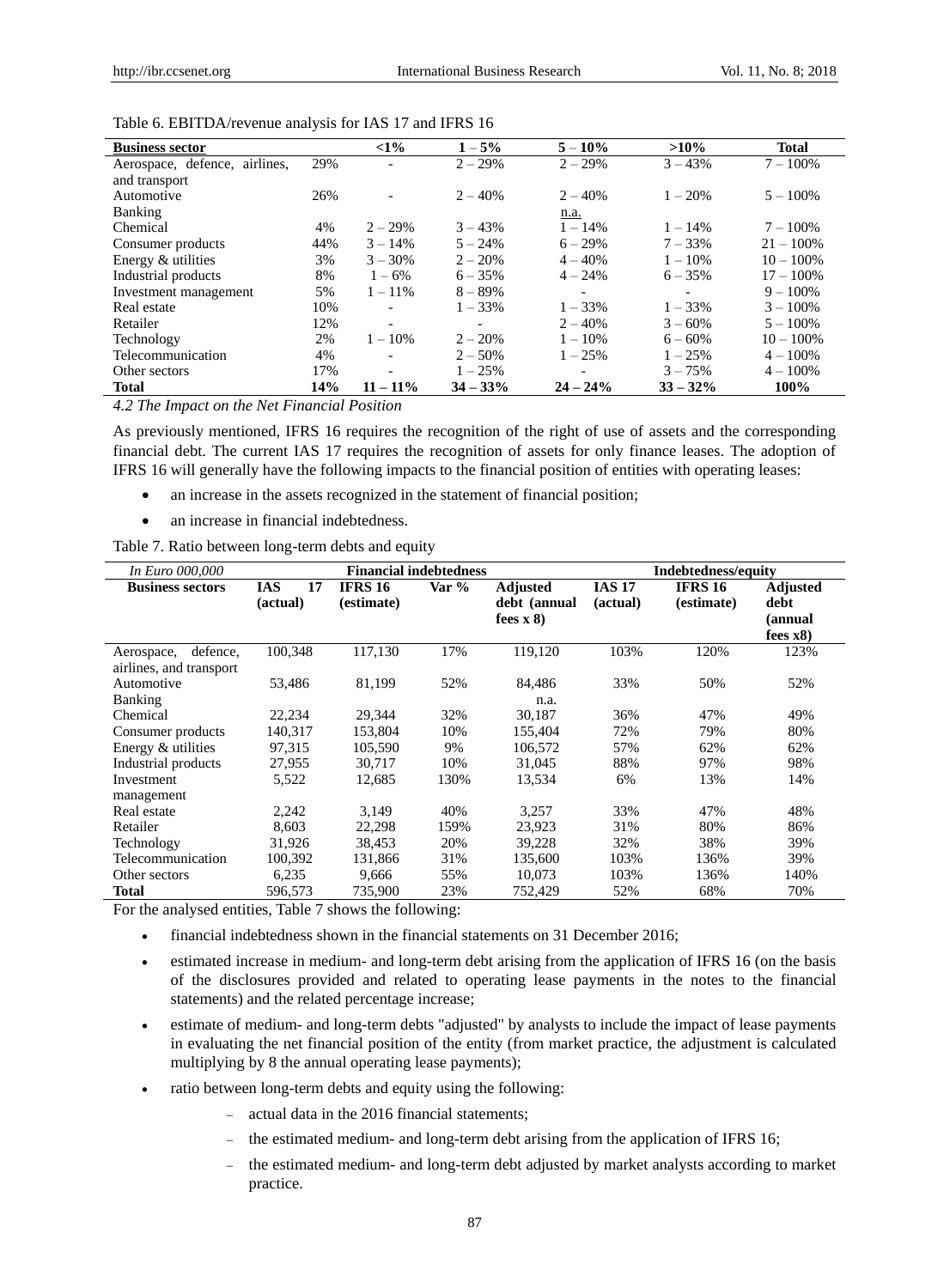Considering the fact that this parameter does not appear to be significant for the banking sector, the analysis was not performed.

## **5. Conclusions**

This study shows that IFRS 16 will have a significant impact on the financial statements of lessees in terms of both the financial position and economic performance in certain business sectors. This research estimates the impacts that the new standard could have on balance sheets and income statements. In particular, on balance sheets, there will be an increase in lease assets, an increase in financial liabilities and a decrease in equity; on income statements, there will be an increase in EBITDA and an increase in finance costs.

This study estimates that in 2016, the discounted minimum lease payments for listed companies were 131.9 billion and that the sectors retailer and telecommunication had significant use of operating leases. The performance will be significantly affected by the changes introduced by IFRS 16. On the one hand, the operating results will increase the EBITDA/revenues ratio, which will increase from 15% to 16%, with EBITDA increasing by 14% using IFRS 16 compared with IAS 17. On the other hand, financial metrics will be significantly affected by IFRS 16. This research estimates that debts will increase by 23% and that the ratio debt/equity will increase from 52%, using IAS 17, to 58%, using IFRS 16. Another important result identified in this study is that the market participants generally overstate the estimates related to the debt for operating leases. The rating agencies typically estimate the debt related operating leases multiplying the instalments recorded in the income statement by 8; thus, they would estimate the debt/equity ratio using IFRS 16 to be 70%, while this research estimates the ratio to be 68%.

Entities will have to accurately determine the impacts of the new standard and pay particular attention to the following aspects:

- the impact on finance covenants;
- communications with the market;
- the impact on the cost of debt;
- the impact on capital, financial and economic metrics;
- the changes needed in the information systems in order to manage the new lease accounting in accordance with the new standard.

Conversely, it is assumed that the new accounting model will allow for better financial statement comparability and a better evaluation of entities' financial position.

We believe that IFRS 16 will impact some of the main KPIs and APMs of entities; thus, we expect that entities will update their tools to communicate to market their performances. We expect that IFRS 16 could affect the models used by analysts in the valuations of entities.

The main contributions to the literatures are the estimate of the impacts of the new IFRS 16 on the different sectors, the identification of impacts on APMs and start a debate on how this new accounting standard could affect the company valuations.

As we have already summarized the main conclusions of our research, we end with three specific suggestions (or themes) for future research regarding the evolution of financial statements.

First, in terms of the impacts on models and APMs/KPIs, new studies could exploit how entities will change their APMs/KPIs and how market participants will update their entity valuation models.

Second, in terms of the costs and benefits of new rules, new studies could exploit the costs incurred by entities to apply the new standard and the benefit that it should generate.

Third, in terms of the impacts on models and transactions, new studies could exploit how market participants will update their entity valuation models and if transaction prices will be affected by new performance metrics.

#### **References**

- Ashton, R. K. (1985). Accounting for Finance Leases: A Field Test. *Accounting and Business Research, 15*(59), 233-238. https://doi.org/10.1080/00014788.1985.9729269
- Ball, R. (2006). International financial reporting standards (IFRS): pros and cons for investors. *Accounting and Business Research*, *36,* 5-27. https://doi.org/10.1080/00014788.2006.9730040
- Barone, E., Birt, J., & Moya, S. (2014). Lease Accounting: A Review of Recent Literature. *Accounting in Europe*, *11*(1), 35-54. https://doi.org/10.1080/17449480.2014.903630